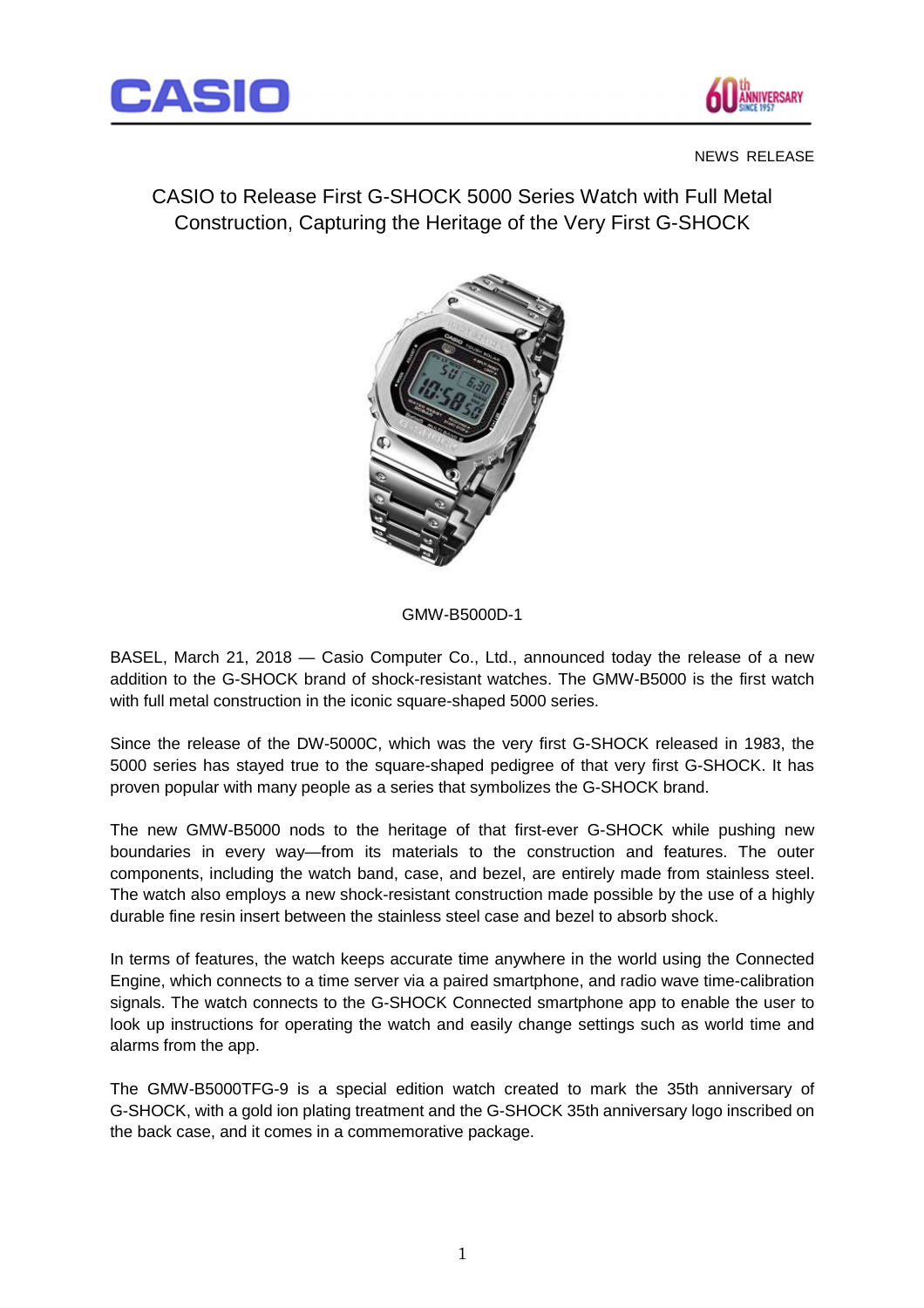The GMW-B5000TFC-1 is a special model developed in collaboration with leading Japanese luggage-maker Yoshida & Co., Ltd. A limited edition of just 500 watches will be released worldwide. This model comes cased in a specially designed bag produced by Yoshida & Co., Ltd., under its Porter brand. The GMW-B5000TFC-1 features a diamond-like carbon (DLC) coating throughout and is inscribed with the G-SHOCK 35th anniversary logo on the case back.

| Model          | Band            | <b>Surface Treatment</b> | Colour |
|----------------|-----------------|--------------------------|--------|
| GMW-B5000D-1   | Stainless steel |                          | Silver |
| GWM-B5000-1    | Resin           |                          | Silver |
| GMW-B5000TFG-9 | Stainless steel |                          | Gold   |
| GMW-B5000TFC-1 | Stainless steel | DI C                     | Grey   |

### **Main Features of The GMW-B5000**

### **Full metal construction—a first for the 5000 series**

The outer components including the watch band, case, bezel, and back case are entirely made from stainless steel. The full metal construction is a first for the 5000 series.

### **New shock-resistant construction**

The watch employs a new shock-resistant construction realized by using a highly durable fine resin insert between the stainless steel case and bezel to absorb shock.

### **Customizable language (day of week) and date format**

- The day of week is customizable in one of six languages (English, Spanish, French, German, Italian, and Russian).
- The date format is customizable to the customary format in the user's region (e.g., "6.30" or "30. 6" for 30 June).

## **Connects to the G-SHOCK Connected smartphone app to enhance enjoyment of the watch**

• Accurate time anywhere

The watch connects to a time server via a paired smartphone to keep accurate time anywhere in the world and automatically update the daylight savings time and time zone information.

• Customizable cities for world time

The watch is programmed with approximately 300 cities. The user can add the names of additional cities and assign them to time zones.

• Time & Place

Pressing a button records the current date, time, and longitude/latitude coordinates, which can be viewed on a map within the app.

**Reminder** 

The user can set up to five reminders in the app by entering the title and date of the event. The watch display flashes or the illumination changes on the set date to alert the user.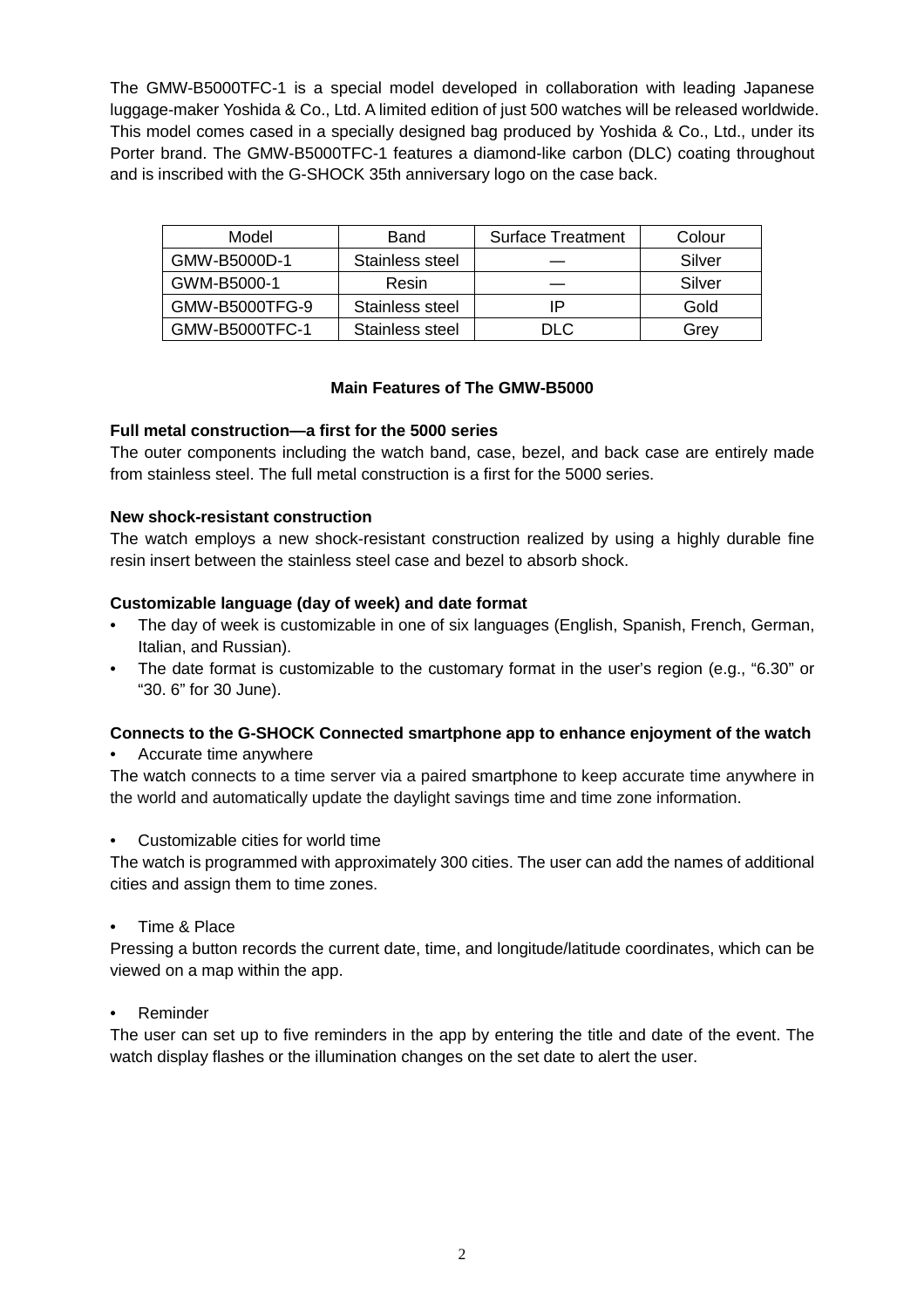







GMW-B5000D-1 GMW-B5000-1 GMW-B5000TFG-9 GMW-B5000TFC-1



GMW-B5000TFG-9 special package GMW-B5000TFC-1 special bag





Back plate engraving (GMW-B5000TFG-9/GMW-B5000TFC-1)